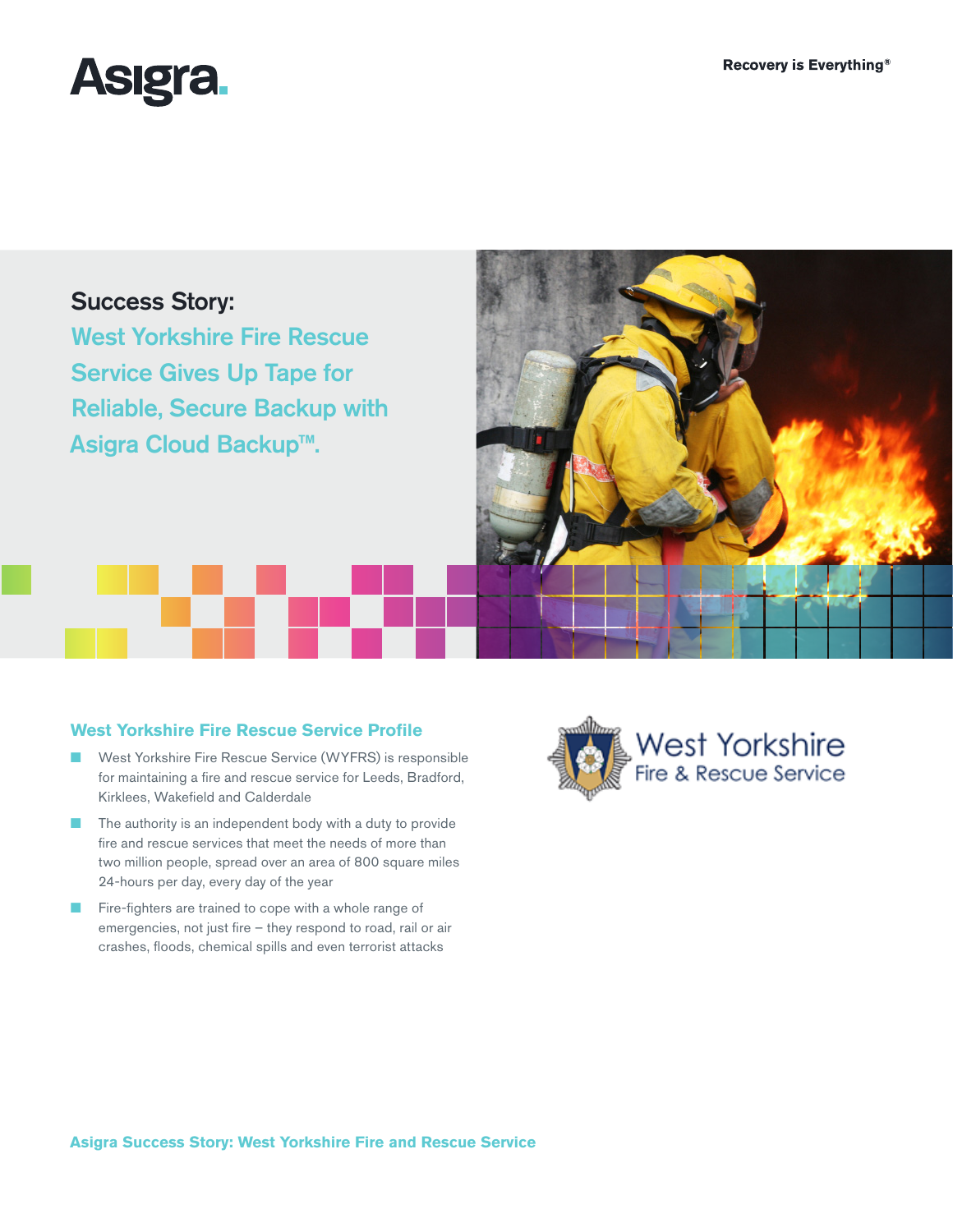

#### **Overview**

West Yorkshire Fire and Rescue Services (WYFRS) rely on immediate response times and quick decision making, so it is imperative for the authority to have complete access to all its data at any time, night or day.

There are approximately 1,700 full time operational personnel in West Yorkshire, a further 161 in the retained (part time) ranks, 54 in the control room, and 170 support staff. All of them need to respond quickly to 999 calls and communicate effectively between the 48 fire stations within the authority. Any downtime or loss of data is unacceptable as lives could be placed in danger in the event of a communication breakdown.

#### **West Yorkshire Fire and Rescue Service's Looks for Secure, Reliable Backup**

With five district councils and 48 fire stations, one of the biggest IT challenges faced by WYFRS was data protection. With vital enterprise information stored on servers and backed up by tapes in different offices, there was a major risk of data loss or corruption.

The company wanted to centralise its IT infrastructure to ensure that all data could be securely stored in one place to minimise risk and ensure system availability at all times. The authority had a great deal of IT equipment within each district council but without any dedicated IT professionals in place, it was a real struggle to ensure that regular data back ups were carried out.

"Although West Yorkshire Fire & Rescue Service understood the importance of data back up and the consequences of losing data, they did not have the right resource in place to ensure that back up happened on a daily basis," said Ray Ford, Director of Technical Services at Zycko

Traditional back up software requires very fast links to back up data to a central site but because West Yorkshire Fire & Rescue Service were on call 24 hours a day, they had little time to devote to this important task, placing them at risk from data loss. They needed all their stations to be backed up at one centralised location.

The authority's tapes were also kept on site and not stored in an off site location to ensure their protection. Regulatory compliance governing data recovery and retrieval placed a further burden on personnel, as it was difficult to recover data in the required time frame from tape. Backing up to tape is an expensive option as it requires ongoing investment in staff, training and technology and supplies for each location.

The authority wanted to replace its tape backup system with a cost effective remote backup solution that would centralise its data, ensure data protection and minimise risk and that required minimal IT management.

The existing product used by WYF&R was also problematic, causing the server to go down and crash frequently. They had tried different products by numerous vendors but had been unsuccessful in finding a product that would cope with their group wire system and that was not part of a wider package.

### **Moving from Tape to Remote Backup**

WYFRS decided to implement technology from Asigra, the leader in agentless, secure online backup in order to solve its problems.

Following a consultation with Systems Integration and Cabling Limited (SICL), a Leeds based Asigra reseller, on storage and backup strategy, which had highlighted the opportunity to work with their client, WYFRS, Asigra was recommended by both Zycko and SICL.

Zycko had high knowledge of the technology, how to implement it and how to demonstrate it on site. The company has an excellent market reputation for being a cost effective, highly reliable, highspeed replacement for legacy tape-based, remote site back up and recovery systems.

The consultation between SICL and its partner Zycko, prior to the recommendation of Asigra to WYFRS, ensured the client would be implementing the best product for the job and proved to be a great opportunity to work together to attain new business.

Based on the advice given by SICL, WYFRS also visited Zycko's headquarters in Cirencester, for a product demonstration. They were then presented with mock up scenarios to ensure the product would be suitable for the different data that WYFRS needed to store.

WYFRS ordered a 2TB compressed Asigra Cloud Backup license and built a vault at the headquarters site (HQ) to house the backup data. The vault was linked to five district offices which backed up clustered Netware servers. Although the HQ stored data permanently, the WYFRS' remote sites only stored live information for approximately 30 weeks. There were also numerous applications that required back up, including Novell, Microsoft, and UNIX.

"Asigra Cloud Backup and Recovery software is an ideal replacement for tape. It is easy to set up and manage and centralises enterprise-wide data, while eliminating many of the IT pains associated with traditional back up. We worked closely with our partner Zycko, from initial consultation to ensure